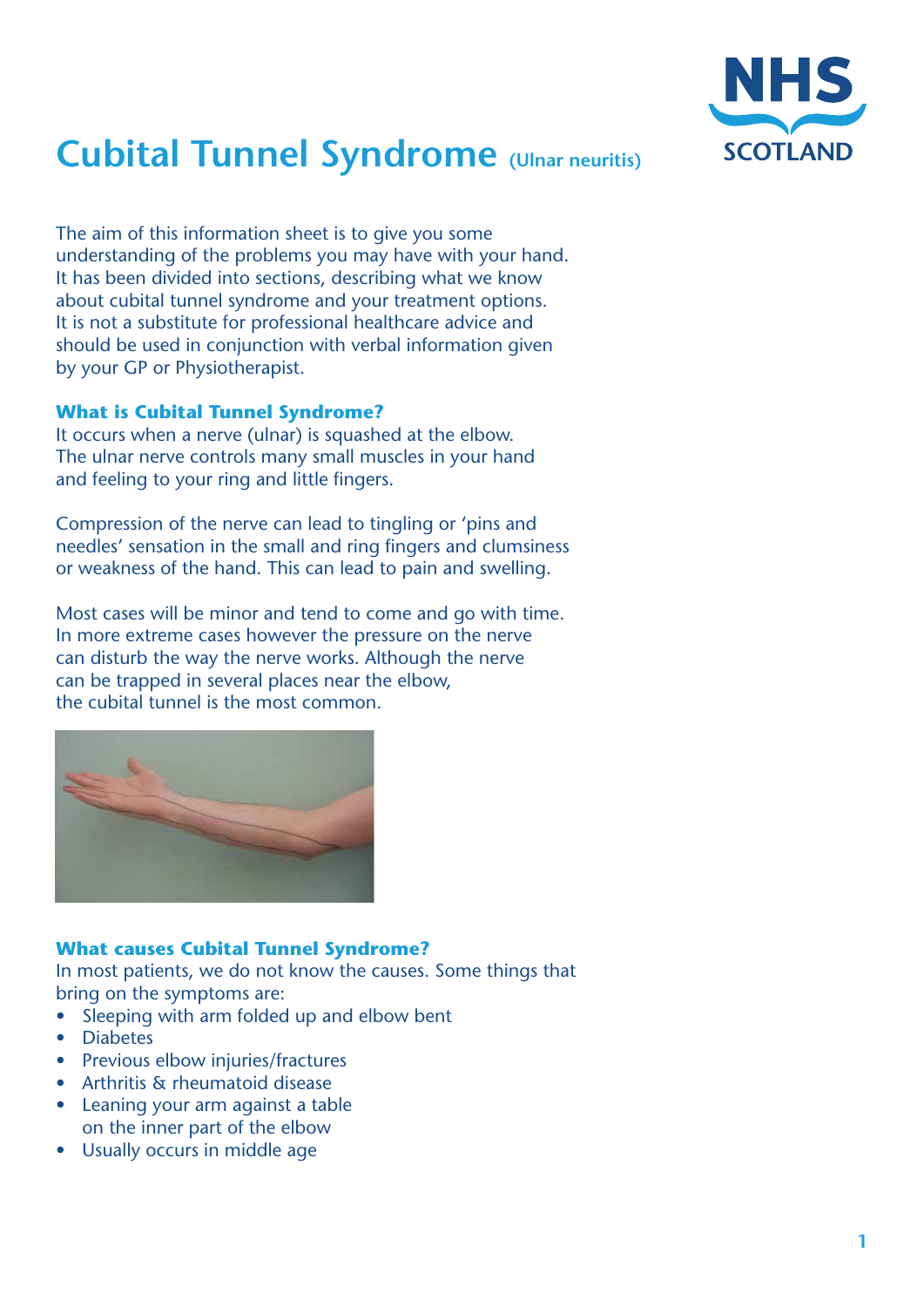

## **Symptoms of Cubital Tunnel Syndrome**

- Pain on the inner aspect of the elbow
- Numbness and/or tingling in the ring and little fingers
- Worse at night or first thing in morning
- Felt more when there is pressure on the nerve, e.g. leaning on your elbow
- Muscles in the hand may lose strength
- Weakness while pinching
- Clumsiness, and/or a tendency to drop things.
- In severe cases, feeling may be lost

in the ring and small fingers

## **Diagnosis of Cubital Tunnel Syndrome**

The main way we diagnose cubital tunnel syndrome is through what you tell us and by examining your elbow and hand. Movement, feeling and muscle strength are all tested. Tapping over the nerve may increase your symptoms. You may be referred for electrical tests (nerve conduction studies) to confirm the diagnosis of cubital tunnel syndrome. This will also tell us how badly the nerve is trapped.

### **Treatment of Cubital Tunnel Syndrome**

Self help: Some mild cases of cubital tunnel syndrome may recover on their own. Sometimes people find that symptoms become progressively worse. Try not to lean on your elbow. Avoiding putting your elbow on hard surfaces may help, or wearing an elbow pad over the ulnar nerve and "funny bone" may help. Keep more space between your work station and your chest if working at a desk to keep the elbows straighter.

#### **Medication**

Many people use medication to help them remain active and to cope with their pain and symptoms. It is recommended you take any medication as prescribed.

#### **Work**

It is usually recommended that you try to stay at work, or get back to work as soon as possible. You do not need to be pain or symptom free to return to work. Research has shown the longer you are off work the less likely it is that you return.